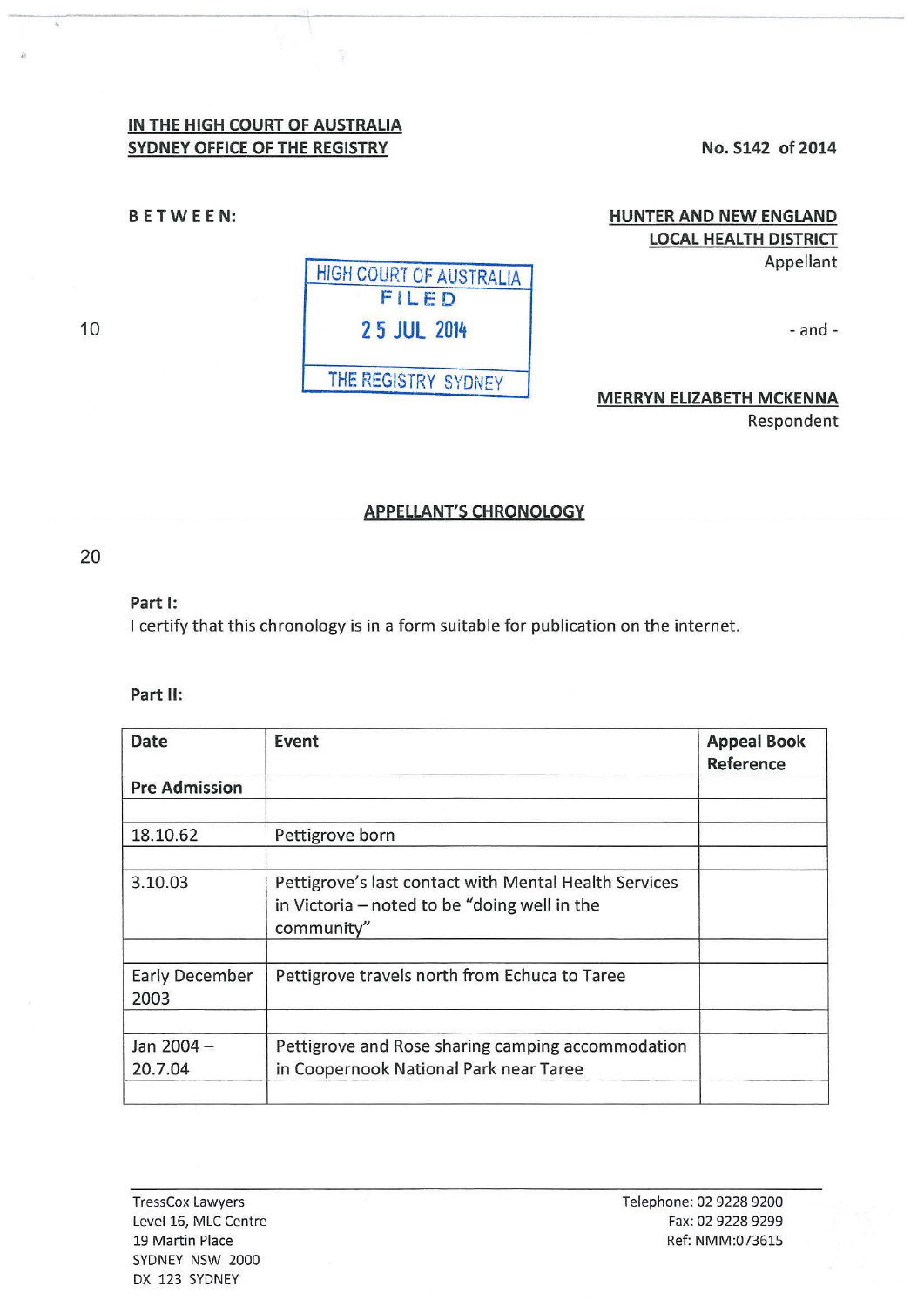| 20 July 2004   |                                                        |  |
|----------------|--------------------------------------------------------|--|
| 2.50am         | Rose becomes concerned about Pettigrove's              |  |
|                | behaviour - ambulance called                           |  |
| 3.50am         | Pettigrove brought in by ambulance to Emergency        |  |
|                | Department at Manning Base Hospital Taree -            |  |
|                | admitted with principal diagnosis "exacerbation of     |  |
|                | chronic paranoid schizophrenia"                        |  |
| 4.30am         | Duty doctor certifies pursuant to s.21 Mental Health   |  |
|                | Act 1990 (NSW) [MHA] that Pettigrove is mentally ill   |  |
|                | and involuntary admission and detention necessary      |  |
| (unknown time) | Medical superintendent certifies pursuant to s.29      |  |
|                | MHA that in her opinion Pettigrove is a mentally ill   |  |
|                | person                                                 |  |
| 4.00pm         | Dr Coombes, Rose, Pettigrove and a nurse meet -        |  |
|                | Pettigrove's mother contacted on Dr Coombes'           |  |
|                | mobile telephone during meeting. Resolved that         |  |
|                | Pettigrove would remain in hospital overnight and be   |  |
|                | discharged the next morning to travel with Rose to his |  |
|                | mother's home in Cohuna, Victoria.                     |  |
| Post 4.00pm    | Dr Coombes records "Well-documented history of         |  |
|                | schizophrenia for 20 years. Now withdrawn,             |  |
|                | perplexed, almost mute, sitting quietly by himself.    |  |
|                | No[t] obviously hallucinating. Insufficient speech to  |  |
|                | detect delusions. Given medication today - probably    |  |
|                | marginally better this afternoon. No apparent risk to  |  |
|                | self or others."                                       |  |
| Post 4.00pm    | Dr Coombes completes 'Form 2' pursuant to s.33 of      |  |
|                | the MHA recording his advice that he has personally    |  |
|                | examined Pettigrove and is of the opinion that         |  |
|                | Pettigrove is a mentally ill person.                   |  |
|                |                                                        |  |
| 21 July 2004   |                                                        |  |
| $08.15$ am $-$ | Dr Coombes meets with Pettigrove twice: once for 10    |  |
| $10.30$ am     | -15 minutes while Pettigrove waits for Rose to collect |  |
|                | him                                                    |  |
| 10.30am        | Rose arrives to collect Pettigrove - observed to hug   |  |
|                | and greet each other warmly                            |  |
| Pre 11.35am    | Dr Coombes completes Discharge Report                  |  |
| 11.35am        | Pettigrove and Rose depart hospital                    |  |
| 8.30pm         | Pettigrove attacks and kills Rose in car beside Newell |  |
|                | Highway near Dubbo, New South Wales                    |  |
|                |                                                        |  |
| Post 21 July   | Pettigrove commits suicide                             |  |
| 2004           |                                                        |  |

iannis<br>A

 $\hat{v}$